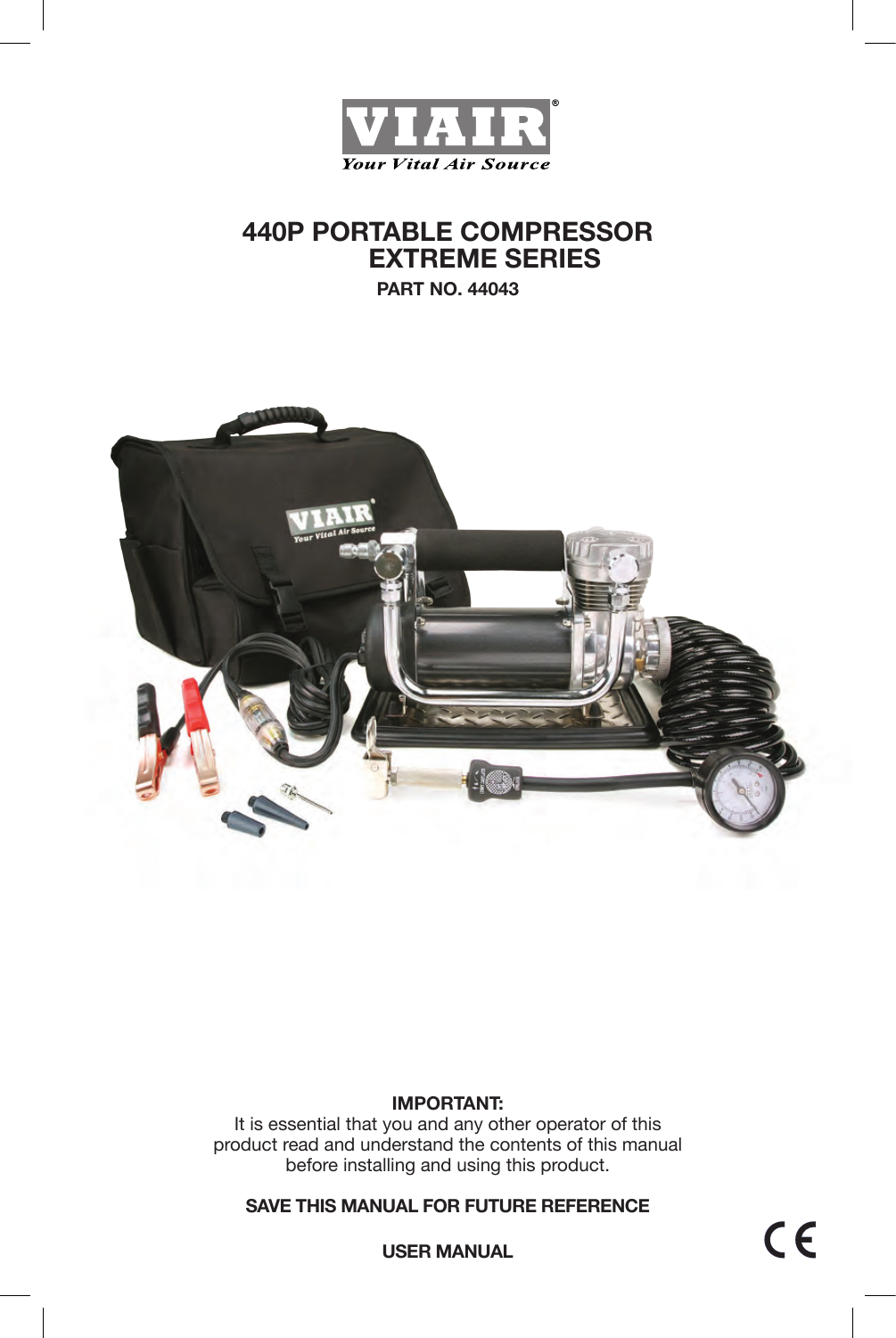### **440P PORTABLE COMPRESSOR**

# **IMPORTANT SAFETY INSTRUCTIONS:**

**CAUTION:** To reduce risk of electrical shock or electrocution:

- Do not disassemble. Do not attempt repairs or modifications.
- Refer to qualified service agencies for all service and repairs.
- Do not use this product in or area where it can fall or be pulled into water or other liquids.
- Do not reach for this product if it has fallen into liquid.
- Use this compressor with 12-volt DC systems only.
- This product should never be left unattended during use.

#### **WARNING:** To prevent injury:

- Never allow children to operate this compressor.
- Close supervision is necessary when this compressor is being used near children.
- This compressor will become very HOT during and immediately after use. Do not touch any part of this compressor with bare hands, other than the ON/OFF switch during and immediately after use.
- Do not use this product near flames or explosive materials or where aerosol products are being used.
- Do not operate this product where oxygen is being administered.
- Do not pump anything other than atmospheric air.
- Never use this product while sleepy or drowsy.
- Do not use any tools or attachments without first determining maximum air pressure for that tool or attachment.
- Never point any air nozzle or air sprayer toward another person or any part of the body.
- This air compressor is equipped with an Automatic Reset Thermal Protector, and can automatically restart after the thermal protector resets. Always cut off power source when thermal protector becomes activated.
- Wear safety glasses or goggles when operating this product.
- Use only in well ventilated areas.

# **SAFETY PRECAUTIONS:**

- 1. Always inflate tires to manufacturer's recommended tire pressures. Exercise extreme caution when driving with aired-down tires.
- 2. Never exceed 20 M.P.H. when driving with partially inflated tires.
- 3. Never make sharp turns while driving with reduced tire pressure.
- 4. Re-inflate tires before high speed traveling onto roadways.
- 5. Only use heat-resistant, minimum 200 PSI-rated working pressure extension hose. Some aftermarket hoses may not be suitable for use with this air compressor due to heat and pressure typically generated by this type of air compressors.
- 6. Use of a close-ended tire chuck will cause excessive pressure buildup if the tire chuck is not attached to tire valve stem while air compressor is in operation.

**IMPORTANT:** Always use an Open-Ended tirechuck such as the tire chuck equipped on the Inflator/Deflator Coil Hose for tire inflation.

**CAUTION:** Never touch the air compressor or fittings connected to the air compressor other than the ON/OFF switch with bare hands during or immediately after use. The extension hose and fittings connected extension hose will become very HOT during and after use. If necessary, wear heat resistant gloves to remove hose from the compressor quick connect stud.

# **MAINTENANCE & REPAIRS:**

Your air compressor is equipped with permanently lubricated, maintenance-free motor. Never try to lubricate the compressor. Regularly clean dust and dirt from compressor cooling fins and motor housing. All repairs should be performed by Manufacturer or Manufacturer authorized service agencies only.

### **USER MANUAL**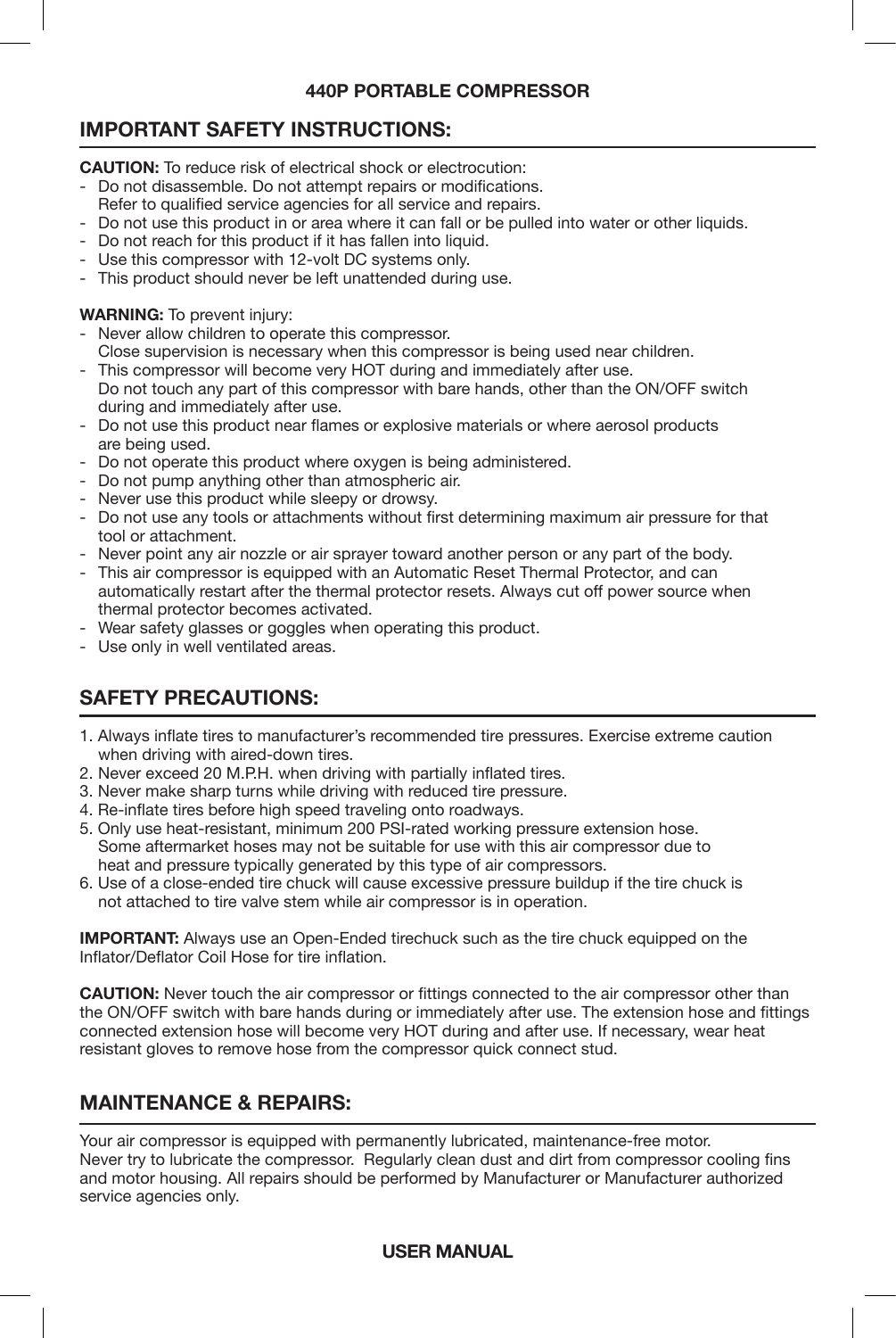### **440P PORTABLE COMPRESSOR**

## **OPERATING INSTRUCTIONS:**

Please read and follow the operating instructions carefully to assure that you will enjoy the convenience and best use out of your air compressor.

- 1. Always operate the compressor at or BELOW THE MAXIMUM PRESSURE RATING of the compressor. Refer to the Specifications section of this manual for details.
- 2. Always OBSERVE THE MAXIMUM DUTY CYCLE of the air compressor. Refer to Specifications section of this manual for details. Operation exceeding maximum pressure ratings and/or duty cycle will result in damage to the air compressor.
- 3. Your air compressor is equipped with an AUTOMATIC THERMAL OVERLOAD PROTECTOR. This feature is designed to protect the air compressor from overheating and causing permanent damage to your air compressor. The thermal overload protector will automatically shut off power to the air compressor should internal operating temperature of the air compressor rise above safe levels during excessive use.
- 4. Should at any time during use, your air compressor automatically shuts off do not attempt to restart. Turn ON/OFF switch of air compressor to the OFF position. The automatic thermal overload protector will automatically reset when internal temperature of the air compressor drops below safe level. After allowing air compressor to cool off for about 30 minutes, you can safely resume use of the air compressor by turning the air compressor back on.
- 5. Please note that you may experience a slight delay (about ½ second) of the compressor's motor starting when the ON/OFF Switch is turned ON while compressor is pressurized (when there is pressure in the line that the compressor is connected to). This is a normal delayed reaction, not a Compressor ON/OFF Switch malfunction.
- 6. It is recommended that you keep the vehicle's engine running while using the air compressor to prevent discharge of your vehicle's battery. ONLY OPERATE THE AIR COMPRESSOR IN WELL VENTILATED AREAS. Compressor performance is enhanced when operating compressor with vehicle engine running.

**IMPORTANT:** Engine must be running while using this compressor.

Before attaching air compressor power clamps to your vehicle's battery terminals, check to make sure that the ON/OFF switch of your compressor is in the OFF position. Attach the Positive (+) battery clamp (Red) to the Positive terminal of the battery and the Negative (-) battery clamp (Black) to the Negative terminal of the battery. Always keep your vehicle's engine running while operating compressor to avoid draining your vehicle's battery.

**CAUTION:** Your Portable Air Compressor is Moisture and Dust Resistant, but NOT WATER OR DUST PROOF. Never place compressor in soft sand while running the compressor. Vibration from the compressor will cause the compressor to settle into soft sand, resulting in compressor drawing in foreign particles. Never expose compressor to water while running the compressor.

**This air compressor comes with 3/8" quick connect stud. Your Inline Deflator comes with extension coil hose with 3/8" quick coupler. Simply attach this multi-function extension coil hose to the 3/8" quick connect stud and you are ready to inflate tires. The Inline Deflator/Inflator Hose can be used for both Airing Up and Airing Down. Please familiarize yourself with the following different functions of this versatile air tool:**

#### *TIRE INFLATION:*

- 1. Attach quick connect coupler to air compressor.
- 2. Push the tire chuck, with the lever in the upright position, down over the tire valve stem and then push the lever down to the horizontal position to lock in place.
- 3. Check to make sure the Deflator Collar Lock is disengaged.
- 4. Turn compressor switch on to begin inflation. When desired pressure is reached, turn compressor off.

**CAUTION:** To avoid over inflation, never exceed recommended pressure on articles to be inflated. Bursting can cause serious injury.

#### **USER MANUAL**